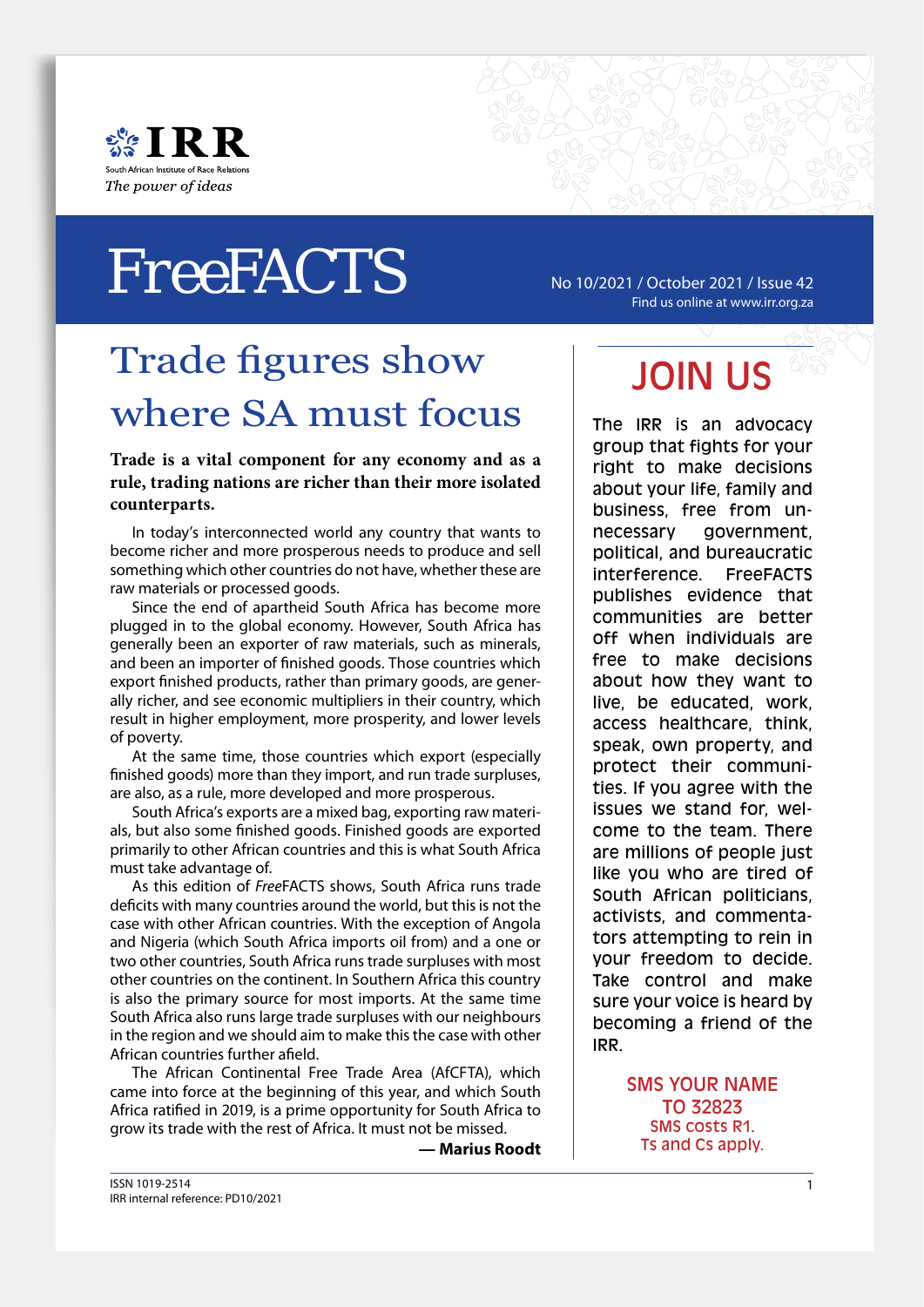| Total trade composition, including services, 2010-19 |         |          |          |            |          |             |          |  |
|------------------------------------------------------|---------|----------|----------|------------|----------|-------------|----------|--|
| Trade composition                                    | 2010    | 2014     | 2015     | 2016       | 2017     | 2018        | 2019     |  |
| Merchandise exports,<br>free on board <sup>a</sup>   | 609.4   | 942.8    | 970.0    | 1 055.4    | 1 102.1  | 1 175.5     | 1 236.0  |  |
| Net gold exports <sup>b</sup>                        | 59.5    | 71.9     | 59.5     | 66.8       | 66.4     | 71.7        | 67.2     |  |
| Service receipts <sup>c</sup>                        | 117.5   | 182.7    | 191.6    | 210.9      | 210.2    | 210.4       | 212.7    |  |
| Income receipts <sup>d</sup>                         | 34.1    | 82.2     | 98.0     | 87.8       | 81.6     | 96.5        | 116.8    |  |
| Less: Merchandise imports,<br>free on board          | 609.1   | 1 069.6  | 1 076.6  | 1 0 9 1 .4 | 1 103.6  | 1 2 2 2 . 9 | 1 263.8  |  |
| Less: Payments for services                          | 143.1   | 184.8    | 197.6    | 218.8      | 215.5    | 217.9       | 226.5    |  |
| Less: Income payments <sup>e</sup>                   | 92.7    | 183.8    | 198.4    | 208.2      | 221.2    | 250.6       | 259.9    |  |
| Current transfers (net receipts $+$ ) <sup>†</sup>   | $-16.8$ | $-34.4$  | $-33.5$  | $-27.5$    | $-38.3$  | $-35.7$     | $-35.6$  |  |
| Balance on current account                           | $-41.2$ | $-193.0$ | $-187.0$ | $-125.1$   | $-118.2$ | $-173.0$    | $-153.2$ |  |
| -Trade balance                                       | 59.7    | $-54.9$  | $-47.1$  | 30.8       | 64.9     | 24.3        | 39.3     |  |

*Source*: SARB, *Quarterly Bulletin*, June 2020, p82; *Socio-Economic Survey of South Africa 2020*, p148

a Free on board means that the value put on an article includes the cost of its production as well as the cost of its transportation to the national border of the exporting country (including airports), but excludes the cost of transportation between countries.

b Commodity gold. Net gold exports is unique to gold-producing countries. The reference to net gold exports indicates that the figure represents net foreign gold sales plus the change in the gold holdings of the Reserve Bank, other banking institutions and the gold mines.

c Apart from trade in goods, the current account also records trade in services, which is often referred to as invisible trade. Trade in services incorporates multiple transactions, including air freight, harbour dues, travel allowances and money spent by tourists on food and accommodation. Insurance, brokers' fees and the cost of maintaining diplomatic property are also included in this category.

d Investment income such as dividends, interest and profits earned abroad.

e Income payments refer to income flows from South African residents to the rest of the world.

f Includes such items as government assistance rendered to or received from other countries, private transfers of income, such as personal, immigrant and other remittances and other charitable donations. In the case of transfers, money, goods or services are transferred without receiving anything tangible in return. These are therefore unrequited transfers.

| Merchandise exports and imports <sup>a</sup> , 2009-2019 |                      |                      |                                |  |  |  |  |
|----------------------------------------------------------|----------------------|----------------------|--------------------------------|--|--|--|--|
|                                                          | Exports <sup>b</sup> | Imports <sup>c</sup> | Trade<br>balance $^{\text{d}}$ |  |  |  |  |
| Year                                                     |                      | -Rbn-                |                                |  |  |  |  |
| 2009                                                     | 536.49               | 561.16               | $-24.67$                       |  |  |  |  |
| 2010                                                     | 609.36               | 609.11               | 0.25                           |  |  |  |  |
| 2011                                                     | 719.55               | 745.64               | $-26.09$                       |  |  |  |  |
| 2012                                                     | 751.33               | 859.17               | $-75.17$                       |  |  |  |  |
| 2013                                                     | 867.02               | 1 003.60             | $-136.58$                      |  |  |  |  |
| 2014                                                     | 942.83               | 1 069.64             | $-126.81$                      |  |  |  |  |
| 2015                                                     | 970.03               | 1 076.62             | $-106.59$                      |  |  |  |  |
| 2016                                                     | 1 055.41             | 1 091.38             | $-35.97$                       |  |  |  |  |
| 2017                                                     | 1 102.10             | 1 103.57             | $-1.47$                        |  |  |  |  |
| 2018                                                     | 1 175.55             | 1 222.94             | $-47.39$                       |  |  |  |  |
| 2019                                                     | 1 236.00             | 1 263.80             | $-27.8$                        |  |  |  |  |

*Source*: SARB, www.resbank.co.za, time series data, accessed 22 July 2020

a Published customs figures adjusted for balance of payments purposes.

b Including gold.

c Including oil.

d The difference between exports and imports.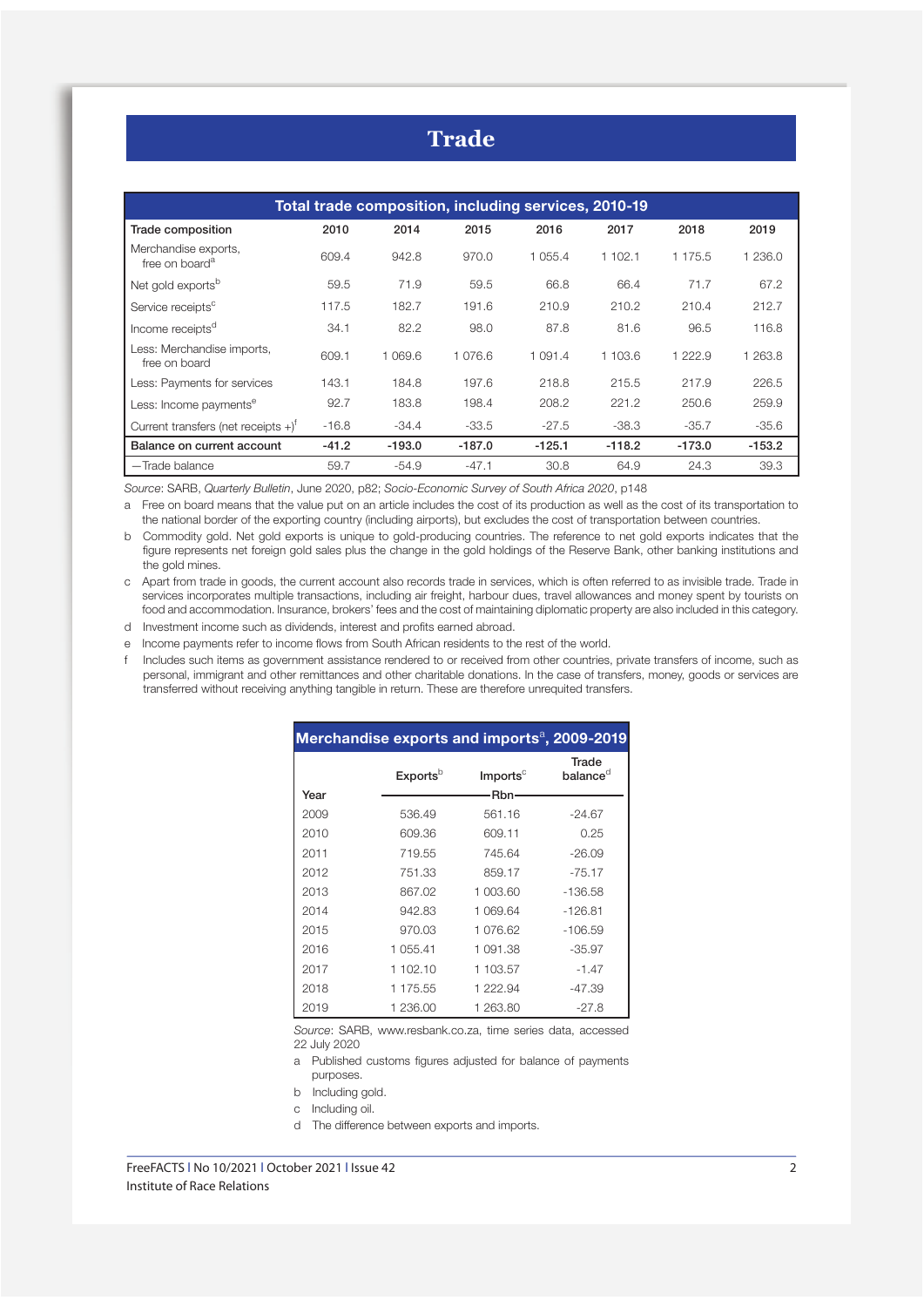| South Africa's merchandise trade <sup>a</sup> with the world, 2019 (by region) |                      |                        |                  |         |        |  |  |
|--------------------------------------------------------------------------------|----------------------|------------------------|------------------|---------|--------|--|--|
|                                                                                | Exports <sup>b</sup> | Imports <sup>b</sup>   | Trade<br>balance | Total   |        |  |  |
| Region                                                                         |                      | Proportion<br>of total |                  |         |        |  |  |
| Southern African Development Community<br>(SADC)c                              | 302.5                | 76.2                   | 226.3            | 378.7   | 14.7%  |  |  |
| <b>Rest of Africa</b>                                                          | 43.8                 | 76.2                   | $-32.4$          | 120.0   | 4.7%   |  |  |
| European Union (EU)                                                            | 318.6                | 377.6                  | $-59.0$          | 696.2   | 27.1%  |  |  |
| Rest of Europe                                                                 | 21.2                 | 22.8                   | $-1.6$           | 44.0    | 1.7%   |  |  |
| North American Free Trade Agreement (NAFTA)d                                   | 97.0                 | 96.5                   | 0.5              | 193.5   | 7.5%   |  |  |
| Rest of America and Caribbean                                                  | 14.3                 | 29.8                   | $-15.5$          | 44.1    | 1.7%   |  |  |
| Oceania (including Australia and New Zealand)                                  | 12.9                 | 17.0                   | $-4.1$           | 29.9    | 1.2%   |  |  |
| Eastern Asia (including China, Hong Kong,<br>Japan)                            | 248.5                | 301.8                  | $-53.3$          | 550.3   | 21.4%  |  |  |
| South and Central Asia (including Bangladesh,<br>India, Pakistan)              | 75.7                 | 67.2                   | 8.5              | 142.9   | 5.6%   |  |  |
| South Eastern Asia (including Indonesia,<br>Malaysia, Thailand)                | 39.0                 | 85.8                   | $-46.8$          | 124.8   | 4.9%   |  |  |
| Western Asia (including Israel, Saudi Arabia,<br>Turkey, UAE)                  | 42.5                 | 118.1                  | $-75.6$          | 160.6   | 6.2%   |  |  |
| Other                                                                          | 81.0                 | 4.2                    | 76.8             | 85.2    | 3.3%   |  |  |
| Total                                                                          | 1 297.0              | 1 273.3                | 23.7             | 2 570.3 | 100.0% |  |  |

*Source*: South African Revenue Service (SARS), Customs and Excise, *Trade statistics*, data accessed 17 June 2020; IRR calculations

a Refers to merchandise trade in all physical goods, which consist of raw materials as well as intermediate and final goods.

b 'Imports' are imports into South Africa, and 'exports' are exports from South Africa.

c Including Southern African Customs Union (SACU) countries (Botswana, Lesotho, Namibia, and Eswatini) data.

d The North American Free Trade Agreement between the United States, Canada, and Mexico.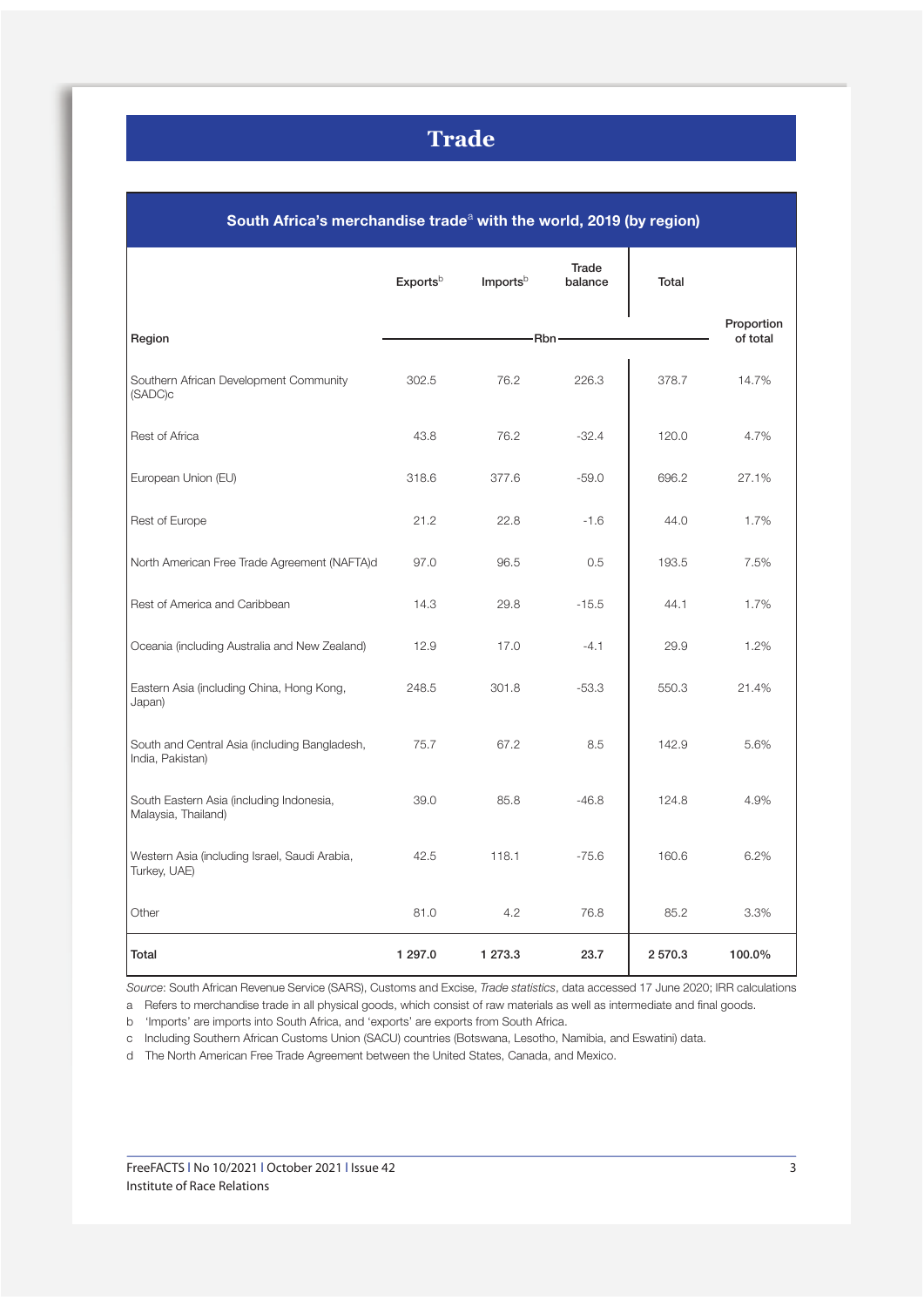| South Africa's chief merchandise <sup>a</sup> trading partners, 2019 |         |         |                      |        |                        |  |  |
|----------------------------------------------------------------------|---------|---------|----------------------|--------|------------------------|--|--|
|                                                                      | Exports | Imports | <b>Trade balance</b> | Total  |                        |  |  |
| Country                                                              | -Rbn-   |         |                      |        | Proportion<br>of total |  |  |
|                                                                      |         |         |                      |        |                        |  |  |
| China                                                                | 139.2   | 235.1   | $-95.9$              | 374.3  | 14.6%                  |  |  |
| Germany                                                              | 107.9   | 125.6   | $-17.7$              | 233.5  | 9.1%                   |  |  |
| <b>United States</b>                                                 | 89.5    | 83.3    | 6.2                  | 172.8  | 6.7%                   |  |  |
| India                                                                | 57.7    | 62.5    | $-4.8$               | 120.2  | 4.7%                   |  |  |
| United Kingdom                                                       | 67.7    | 42.5    | 25.2                 | 110.2  | 4.3%                   |  |  |
| Japan                                                                | 62.1    | 40.5    | 21.6                 | 102.6  | 4.0%                   |  |  |
| Nigeria                                                              | 6.4     | 52.6    | $-46.2$              | 59.0   | 2.3%                   |  |  |
| Saudi Arabia                                                         | 6.1     | 52.8    | $-46.7$              | 58.9   | 2.3%                   |  |  |
| Netherlands                                                          | 42.3    | 16.1    | 26.2                 | 58.4   | 2.3%                   |  |  |
| United Arab Emirates                                                 | 23.3    | 31.6    | $-8.3$               | 54.9   | 2.1%                   |  |  |
| Belgium                                                              | 39.5    | 13.5    | 26.0                 | 53.0   | 2.1%                   |  |  |
| Thailand                                                             | 7.5     | 38.5    | $-31.0$              | 46.0   | 1.8%                   |  |  |
| Italy                                                                | 10.5    | 32.2    | $-21.7$              | 42.7   | 1.7%                   |  |  |
| Spain                                                                | 15.9    | 23.0    | $-7.1$               | 38.9   | 1.5%                   |  |  |
| France                                                               | 9.8     | 28.9    | $-19.1$              | 38.7   | 1.5%                   |  |  |
| South Korea                                                          | 21.5    | 12.5    | 9.0                  | 34.0   | 1.3%                   |  |  |
| Australia                                                            | 10.8    | 14.9    | $-4.1$               | 25.7   | 1.0%                   |  |  |
| Hong Kong                                                            | 20.2    | 3.2     | 17.0                 | 23.4   | 0.9%                   |  |  |
| Brazil                                                               | 6.2     | 17.1    | $-10.9$              | 23.3   | 0.9%                   |  |  |
| Switzerland                                                          | 11.9    | 11.1    | 0.8                  | 23.0   | 0.9%                   |  |  |
| Malaysia                                                             | 9.4     | 12.9    | $-3.5$               | 22.3   | 0.9%                   |  |  |
| Indonesia                                                            | 8.7     | 10.0    | $-1.3$               | 18.7   | 0.7%                   |  |  |
| Czech Republic                                                       | 4.9     | 13.2    | $-8.3$               | 18.1   | 0.7%                   |  |  |
| Vietnam                                                              | 4.1     | 13.9    | $-9.8$               | 18.0   | 0.7%                   |  |  |
| Poland                                                               | 2.7     | 13.9    | $-11.2$              | 16.6   | 0.6%                   |  |  |
| Sweden                                                               | 2.2     | 14.3    | $-12.1$              | 16.5   | 0.3%                   |  |  |
| Other unclassified <sup>b</sup>                                      | 72.6    | 4.3     | 68.3                 | 76.9   | 3.0%                   |  |  |
| Other countries                                                      | 436.4   | 253.6   | 182.8                | 690.0  | 26.8%                  |  |  |
| <b>TOTAL</b>                                                         | 1 297.0 | 1 273.3 | 23.7                 | 2570.3 | 100.0%                 |  |  |

*Source*: South African Revenue Service (SARS), Customs and Excise, *Trade statistics*, data accessed 17 June 2020; IRR calculations

a Refers to merchandise trade in all physical goods, which consist of raw materials as well as intermediate and final goods.

b Origin of the goods is unknown.

FreeFACTS l No 10/2021 l October 2021 l Issue 42 4 Institute of Race Relations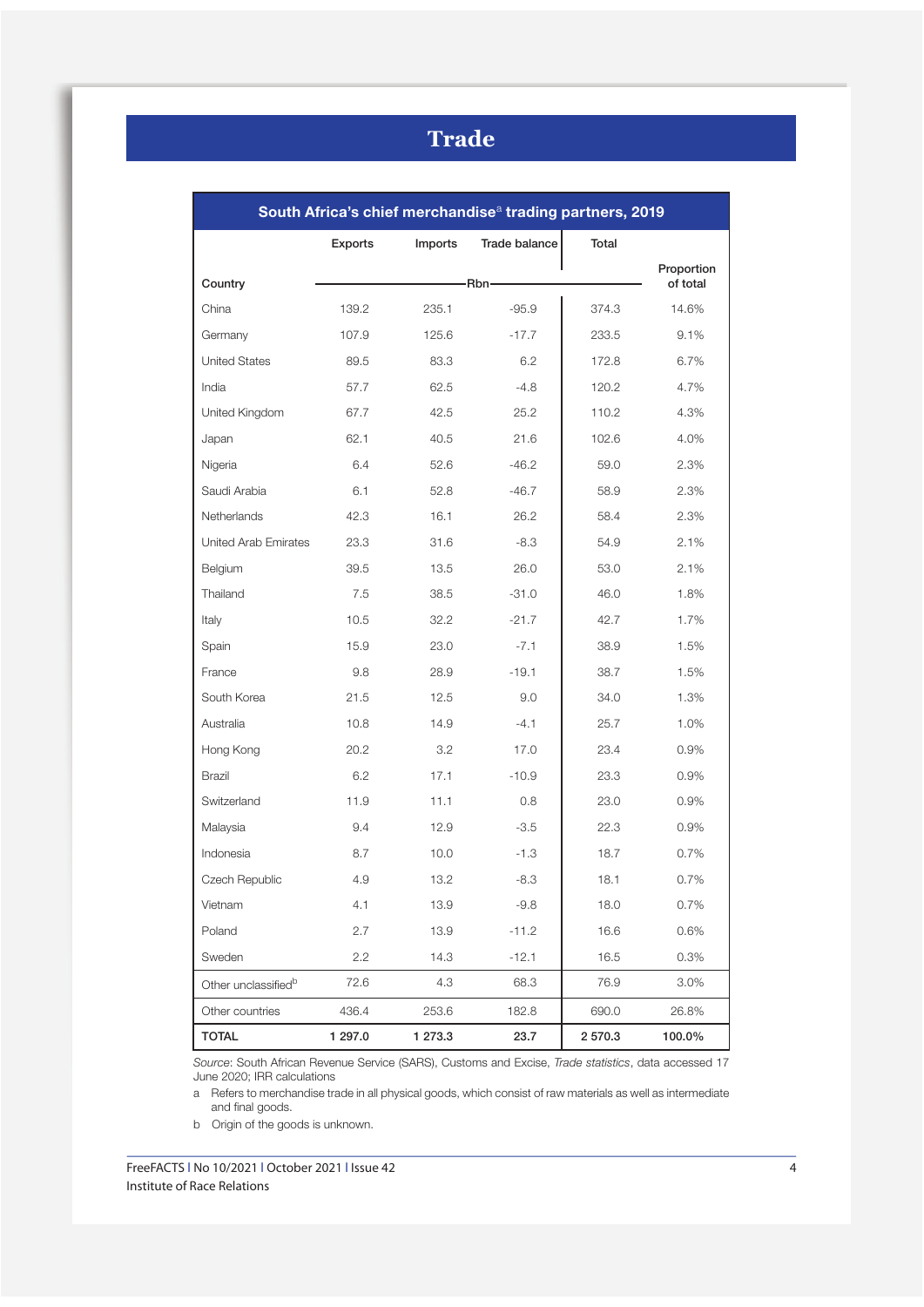| South Africa's merchandise tradea with<br>selected African countries, 2019 |         |         |                  |       |  |  |  |
|----------------------------------------------------------------------------|---------|---------|------------------|-------|--|--|--|
|                                                                            | Exports | Imports | Trade<br>balance | Total |  |  |  |
| Country                                                                    |         |         | <b>Rbn</b>       |       |  |  |  |
| Algeria                                                                    | 0.6     | 0.0     | 0.6              | 0.6   |  |  |  |
| Angola                                                                     | 6.7     | 8.1     | $-1.4$           | 14.8  |  |  |  |
| <b>Botswana</b>                                                            | 57.0    | 6.5     | 50.5             | 63.5  |  |  |  |
| Cameroon                                                                   | 0.8     | 0.0     | 0.8              | 0.8   |  |  |  |
| Congo (DRC)                                                                | 15.2    | 0.6     | 14.6             | 15.8  |  |  |  |
| Congo (Republic)                                                           | 0.7     | 0.0     | 0.7              | 0.7   |  |  |  |
| Egypt                                                                      | 1.2     | 1.2     | 0.0              | 2.4   |  |  |  |
| Equatorial Guinea                                                          | 0.0     | 0.3     | $-0.3$           | 0.3   |  |  |  |
| Eritrea                                                                    | 0.1     | 0.0     | 0.1              | 0.1   |  |  |  |
| Eswatini                                                                   | 19.3    | 18.6    | 0.7              | 37.9  |  |  |  |
| Ethiopia                                                                   | 0.9     | 0.1     | 0.8              | 1.0   |  |  |  |
| Ghana                                                                      | 5.0     | 9.2     | $-4.2$           | 14.2  |  |  |  |
| Ivory Coast                                                                | 1.3     | 0.1     | 1.2              | 1.4   |  |  |  |
| Kenya                                                                      | 11.4    | 0.3     | 11.1             | 11.7  |  |  |  |
| Lesotho                                                                    | 18.8    | 4.1     | 14.7             | 22.9  |  |  |  |
| Liberia                                                                    | 0.5     | 0.0     | 0.5              | 0.5   |  |  |  |
| Libya                                                                      | 0.0     | 0.0     | 0.0              | 0.0   |  |  |  |
| Madagascar                                                                 | 2.6     | 1.5     | 1.1              | 4.1   |  |  |  |
| Malawi                                                                     | 6.0     | 0.8     | 5.2              | 6.8   |  |  |  |
| Mauritius                                                                  | 6.2     | 3.5     | 2.7              | 9.7   |  |  |  |
| Morocco                                                                    | 0.9     | 1.1     | $-0.2$           | 2.0   |  |  |  |
| Mozambique                                                                 | 52.7    | 13.3    | 39.4             | 66.0  |  |  |  |
| Namibia                                                                    | 51.2    | 13.0    | 38.2             | 64.2  |  |  |  |
| Nigeria                                                                    | 6.4     | 52.6    | $-46.2$          | 59.0  |  |  |  |
| Rwanda                                                                     | 0.4     | 0.0     | 0.4              | 0.4   |  |  |  |
| Senegal                                                                    | 1.5     | 0.0     | 1.5              | 1.5   |  |  |  |
| Seychelles                                                                 | 0.9     | 0.1     | 0.8              | 1.0   |  |  |  |
| Somalia                                                                    | 0.4     | 0.0     | 0.4              | 0.4   |  |  |  |
| Sudan                                                                      | 0.2     | 0.0     | 0.2              | 0.2   |  |  |  |
| Tanzania                                                                   | 6.9     | 0.4     | 6.5              | 7.3   |  |  |  |
| Tunisia                                                                    | 0.1     | 0.4     | $-0.3$           | 0.5   |  |  |  |
| Uganda                                                                     | 1.9     | 0.1     | 1.8              | 2.0   |  |  |  |
| Zambia                                                                     | 30.5    | 3.1     | 27.4             | 33.6  |  |  |  |
| Zimbabwe                                                                   | 28.6    | 2.5     | 26.1             | 31.1  |  |  |  |

*Source*: SARS, Customs and Excise, *Trade statistics*, data accessed 17 June 2020; IRR calculations

a Refers to merchandise trade in all physical goods, which consist of raw materials as well as intermediate and final goods.

FreeFACTS I No 10/2021 | October 2021 | Issue 42 5 Institute of Race Relations